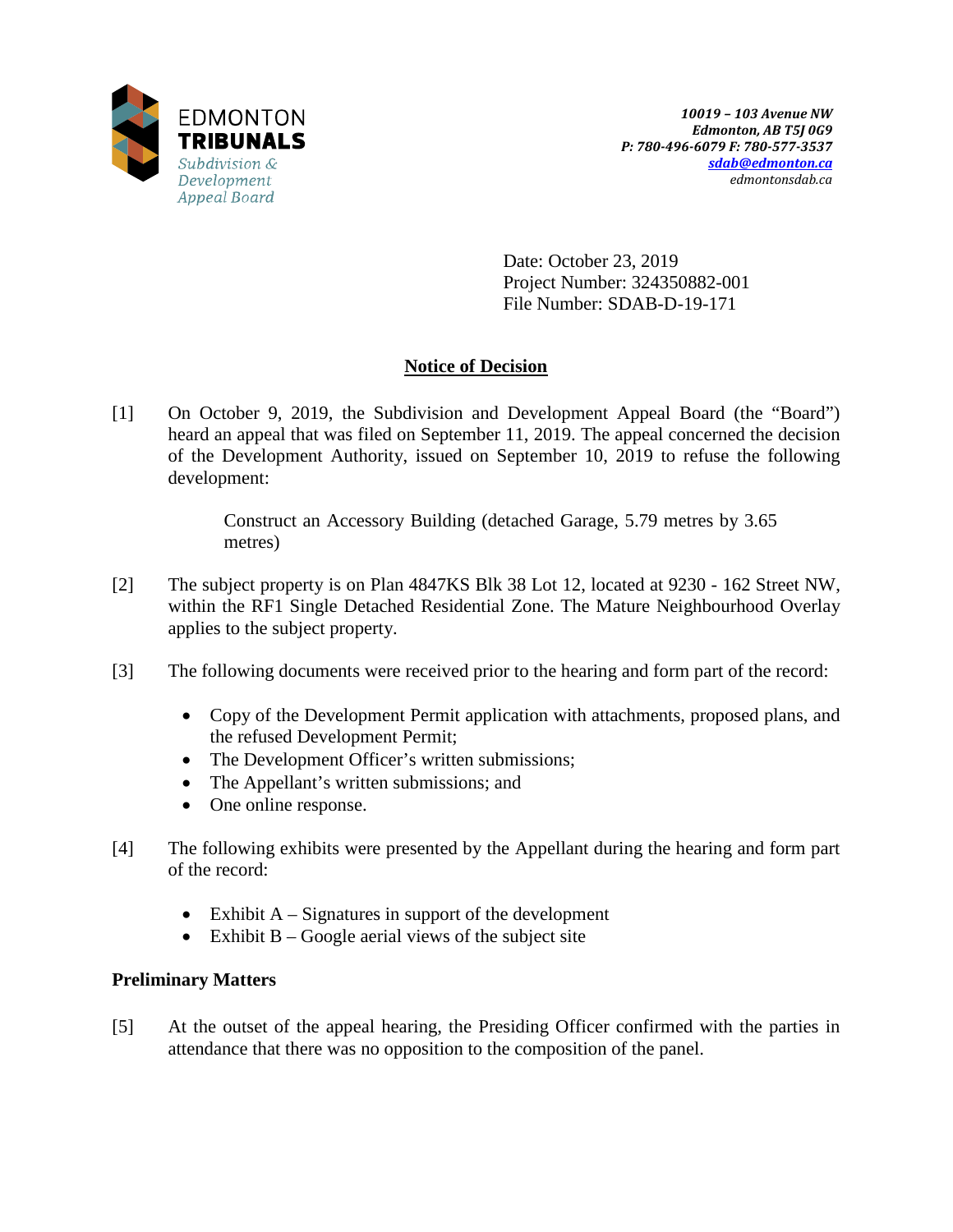- [6] The Presiding Officer outlined how the hearing would be conducted, including the order of appearance of parties, and no opposition was noted.
- [7] The appeal was filed on time, in accordance with Section 686 of the *Municipal Government Act*, RSA 2000, c M-26 (the "*Municipal Government Act*").

## **Summary of Hearing**

- *i) Position of the Appellant, A. Romano*
- [8] The Appellant confirmed that there is an existing double garage with a 100 foot long, 18.5 feet wide driveway which exits on to 162 Street.
- [9] The adjacent neighbour to the south has a similar driveway running parallel to the Appellant's driveway. This neighbour recently put up a fence separating the two driveways and the Appellant's wife is no longer able to use the neighbour's driveway for additional room to back out of her garage. She is uncomfortable backing down the long driveway and would like another garage with a shorter driveway.
- [10] The proposed development will not interfere with the City's ability to maintain an existing power pole at the end of the lane and the Appellant does not believe the power pole would interfere with exiting the proposed garage.
- [11] There are issues with snow removal from the existing long driveway; however, the addition of the proposed garage will have no effect on these issues.
- [12] There are no utilities at the location of the proposed development.
- [13] An existing shed would be removed to make room for the proposed garage.
- [14] The Appellant spoke to his neighbours who are in support of the proposed development. He submitted signatures of support from 13 neighbours. (Exhibit A)
- [15] The Appellant agreed to have Google views of the subject property displayed to provide context to the site and the immediately surrounding properties. (Exhibit B)
- [16] It is not possible to install an additional overhead door on the existing double garage to exit to the alley as there is not enough room for a 10 foot driveway. A development permit was obtained at the time this garage was built in 2005 and it was approved with 3.5 feet from the end of the garage to the alley.
- [17] The Appellant did have a Development Permit for a minor home based landscaping business but this business is not operating. He was of the impression that the permit had been cancelled with the City. All of the tools and machinery currently stored in the existing double garage and shed are used to maintain the subject site. There is only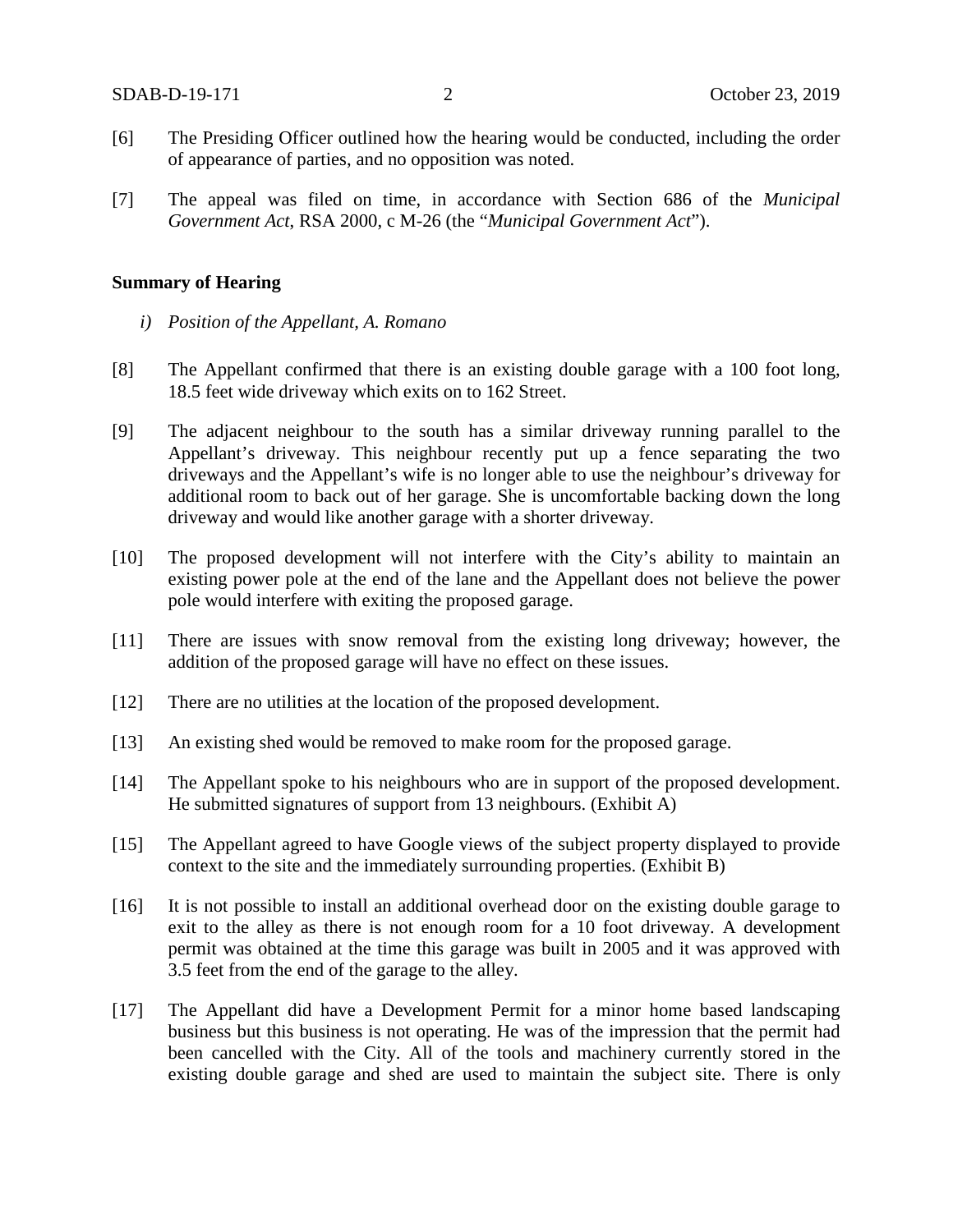enough space to park one vehicle in the existing garage due to the equipment stored in the other parking space.

- [18] The proposed garage would be set back from the lane by approximately 2.5 feet and would not interfere with the sightlines of people exiting the alley.
	- *ii) Position of the Development Officer, F. Hetherington*
- [19] The Development Authority did not attend the hearing and the Board relied on Ms. Hetherington's written submission.

## **Decision**

[20] The appeal is DENIED and the decision of the Development Authority is CONFIRMED. The development is REFUSED.

## **Reasons for Decision**

- [21] While the proposed development is an Accessory to a Permitted Use in the RF1 Single Detached Residential Zone, there are significant planning reasons to deny the appeal and confirm the Development Officer's decision.
- [22] Allowing the proposed single car garage would contravene Section 54.1(4) which stipulates that a maximum of one Driveway is permitted in either the Front Yard or the flanking Side Yard in any Residential Zone.
- [23] Furthermore, the proposed development is located within the Mature Neighbourhood Overlay (MNO). Section 814.3(17) of this Overlay prohibits vehicular access from a public roadway other than a lane.
- [24] It is the Board's determination that the combination of contravening both of these provisions of the Bylaw would create an undue impact on the amenities of the neighbourhood. While the Board did consider photographic evidence that there are neighbouring driveways with access from the Avenue or Street, part of the General Purpose of the MNO is to maintain the pedestrian-oriented design of the streetscape.
- [25] The amenities of this neighbourhood include pedestrian access along the sidewalks as well as the accessibility and use of the Lane. It is the opinion of the Board that allowing the proposed accessory building, driveway, and additional street access (crossing the sidewalk) would negatively impact the use of both of these amenities by the public.
- [26] The Board agreed with the Development Officer that the proposed reduction in the Flanking Side Setback may result in sight lines being obstructed to vehicles entering and exiting the lane. The location of an existing EPCOR power pole between the lane and the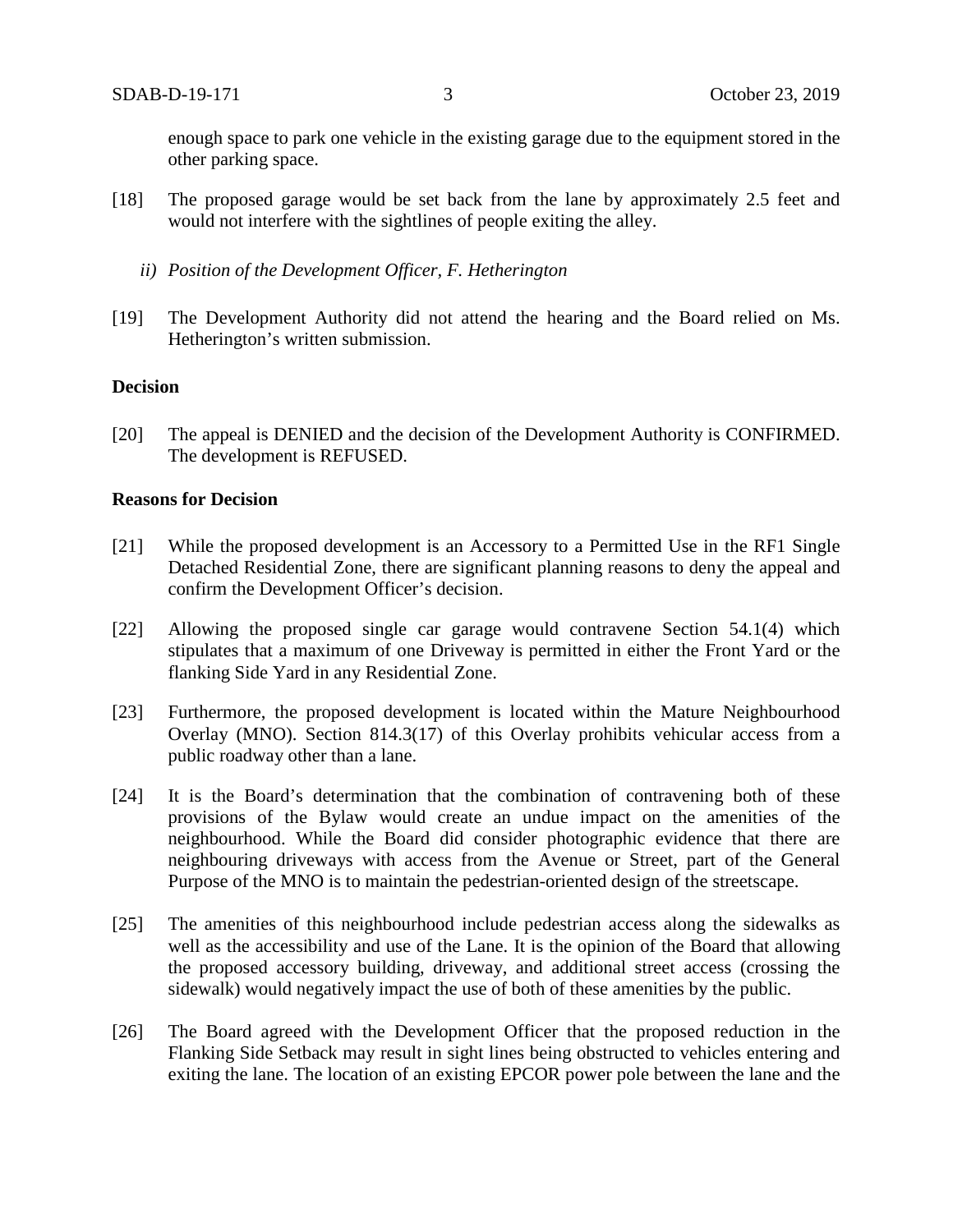proposed accessory building also complicates the site, and the minimum clearance required (or relocation) of this pole would have to be determined by EPCOR.

- [27] The Board agreed with the Development Officer that the siting of the proposed accessory building does not meet the setback requirements of Section 50.3(5)(c) and this may create future issues regarding encroachment into the City Road Right-of-Way.
- [28] The Board was also concerned about the proposed development given the scale of the existing driveway on this site. The driveway is accessed from 162 Street and is a significant hard-surface feature (rough approximation 28 meters by 5.3 meters) which provides access from the street all the way to the rear of this site to an existing double car garage. The Board heard evidence from the Appellant that there currently exist difficulties with snow removal from this hard surface; however, this situation would not be improved by the approval of the proposed additional single car garage development. An additional driveway would add more hard-surfacing to the site.
- [29] Based on the above, the Board finds the proposed development would unduly interfere with the amenities of the neighbourhood and materially interfere with or affect the use, enjoyment or value of neighbouring parcels of land.

Showshank

Shari LaPerle, Presiding Officer Subdivision and Development Appeal Board

Board Members in Attendance: Ms. E. Solez, Mr. M. Young, Mr. J. Kindrake, Mr. L. Pratt

cc: Development & Zoning Services – F. Hetherington / A. Wen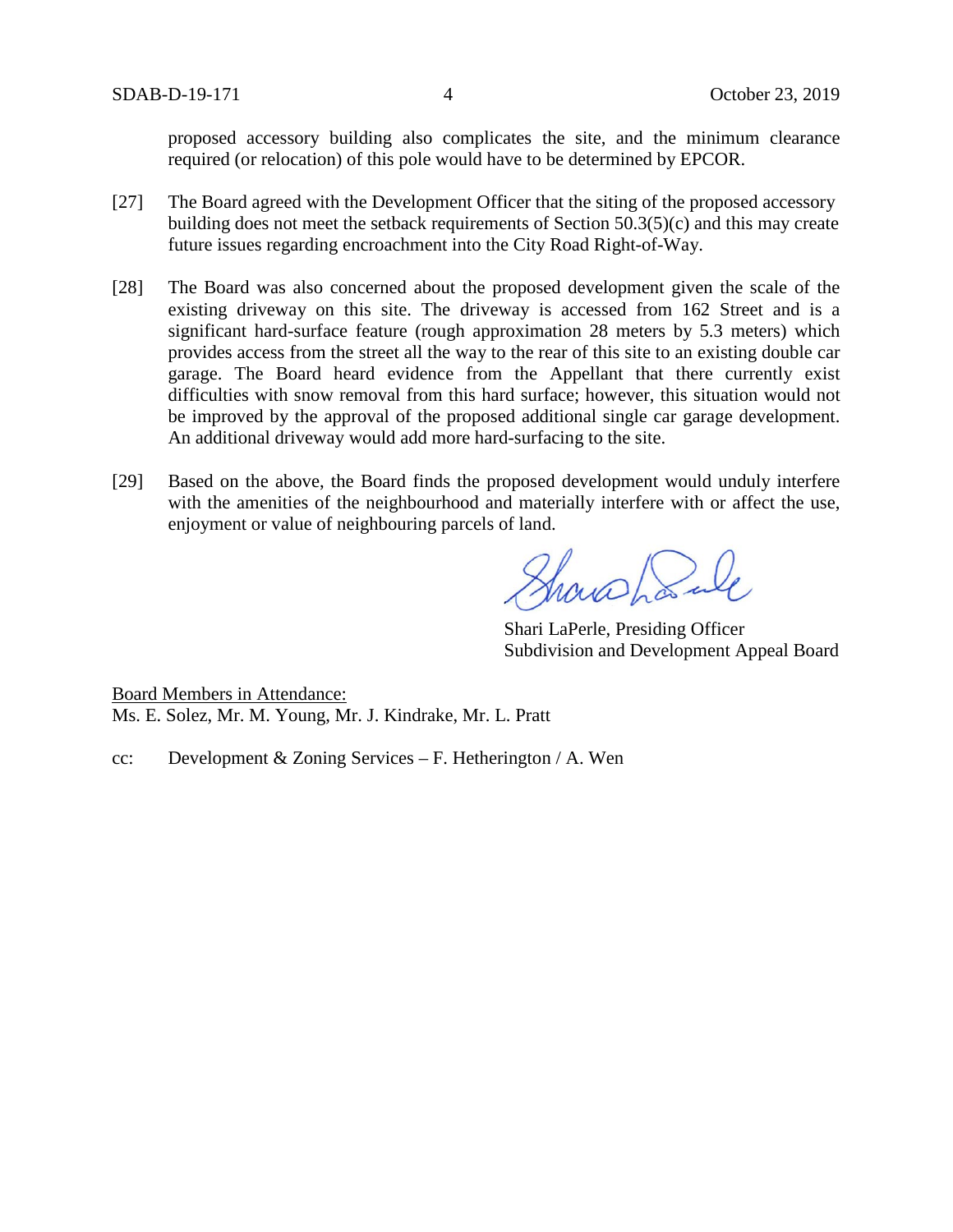## **Important Information for the Applicant/Appellant**

- 1. This decision may be appealed to the Alberta Court of Appeal on a question of law or jurisdiction under Section 688 of the *Municipal Government Act*, RSA 2000, c M-26. If the Subdivision and Development Appeal Board is served with notice of an application for leave to appeal its decision, such notice shall operate to suspend the Development Permit.
- 2. When a decision on a Development Permit application has been rendered by the Subdivision and Development Appeal Board, the enforcement of that decision is carried out by the Sustainable Development Department, located on the 2nd Floor, Edmonton Tower, 10111 – 104 Avenue NW, Edmonton, AB T5J 0J4.

*NOTE: The City of Edmonton does not conduct independent environmental checks of land within the City. If you are concerned about the stability of this property for any purpose, you should conduct your own tests and reviews. The City of Edmonton, when issuing a development permit, makes no representations and offers no warranties as to the suitability of the property for any purpose or as to the presence or absence of any environmental contaminants on the property.*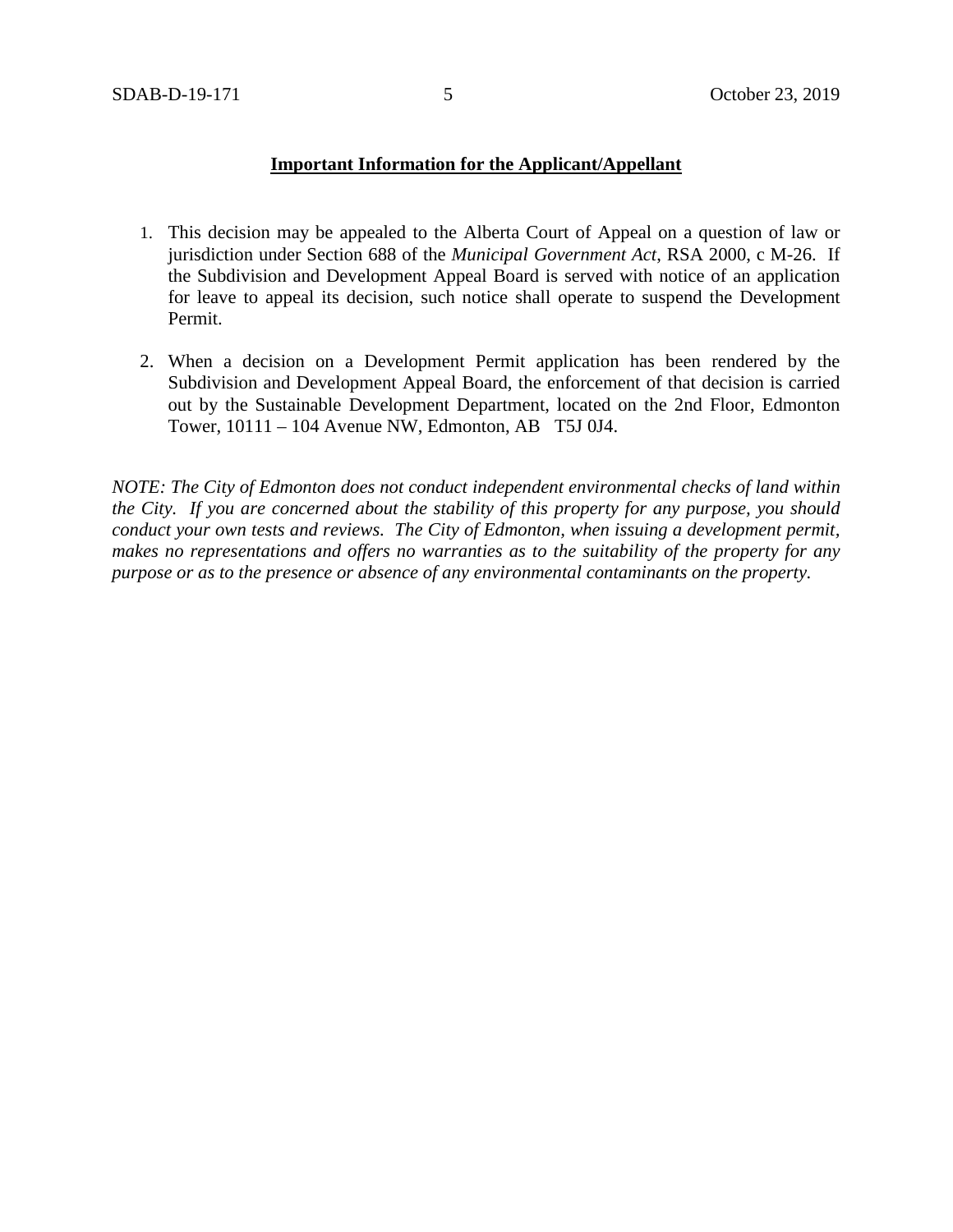

# SDAB-D-19-172

## Application No. 314230342-001

An appeal to install (1) Minor Digital On-premises Off-premises Freestanding Sign (SIGNPATICO OUTDOOR | TIM HORTONS), and to remove an existing Freestanding On-premises Sign (246871770-001) was POSTPONED to November 7, 2019.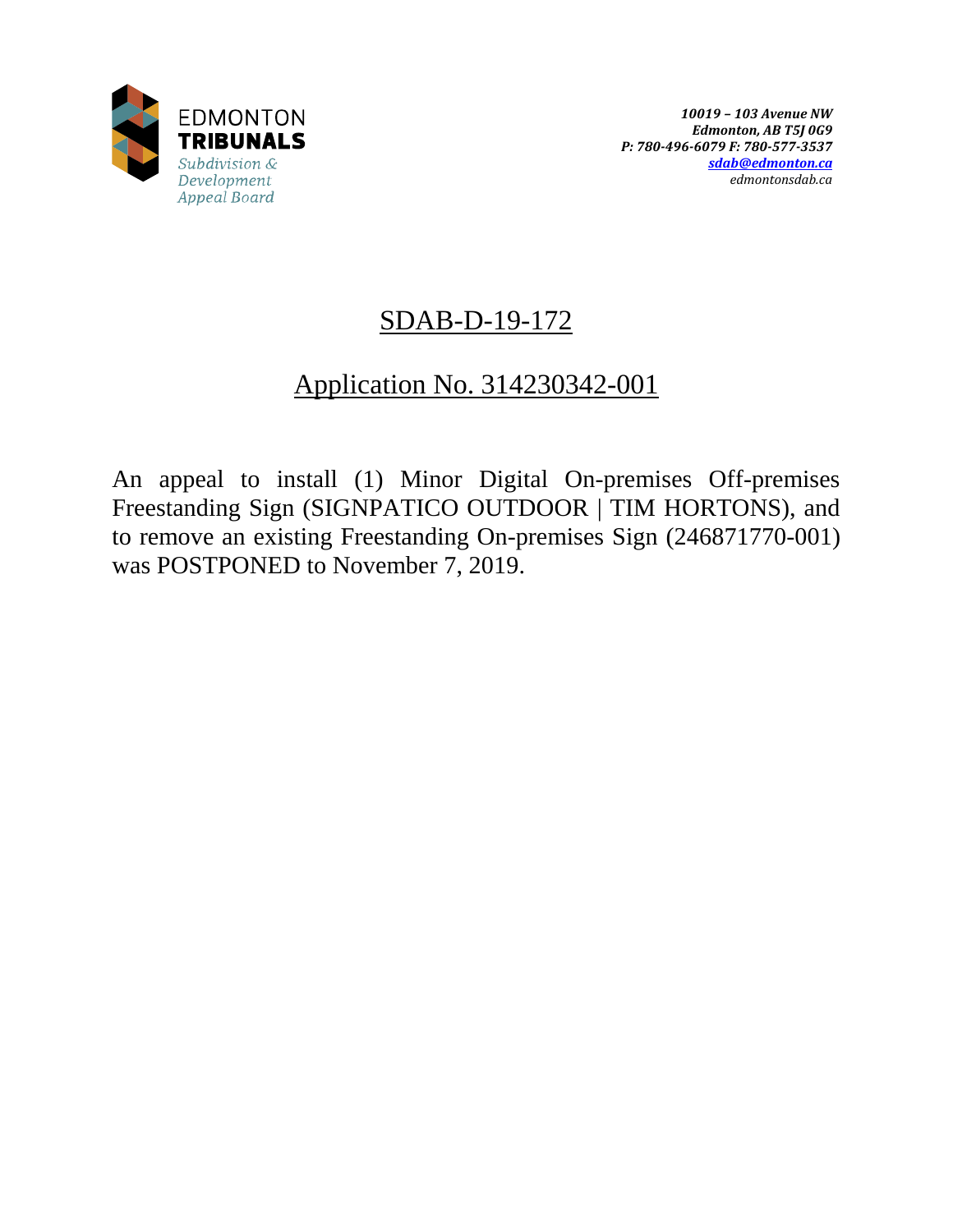

Zona Developments 8851 - 158 Avenue NW Edmonton, AB T5Z 3E2 Date: October 23, 2019 Project Number: 224518430-035 File Number: SDAB-D-19-173

## **Notice of Decision**

[1] On October 9, 2019, the Subdivision and Development Appeal Board (the "Board") heard an appeal that was filed on September 16, 2019. The appeal concerned the decision of the Development Authority, issued on September 13, 2019, to refuse the following development:

> Increase the occupancy of an existing Child Care Service from 36 to 56 children

- [2] The subject property is on Plan 1623424 Unit 2, located at 7610 167 Avenue NW, within the CNC Neighbourhood Convenience Commercial Zone. The Edmonton North Area Structure Plan and Schonsee Neighbourhood Structure Plan apply to the subject property.
- [3] The following documents were received prior to the hearing and form part of the record:
	- Copy of the Development Permit application with attachments, proposed plans, and the refused Development Permit;
	- The Development Officer's written submissions; and
	- The Appellant's written submissions.
- [4] The following exhibits were presented during the hearing and form part of the record:
	- Exhibit A Photos of similar daycares and an e-mail and attachment from Transportation Department.

## **Preliminary Matters**

- [5] At the outset of the appeal hearing, the Presiding Officer confirmed with the parties in attendance that there was no opposition to the composition of the panel.
- [6] The Presiding Officer outlined how the hearing would be conducted, including the order of appearance of parties, and no opposition was noted.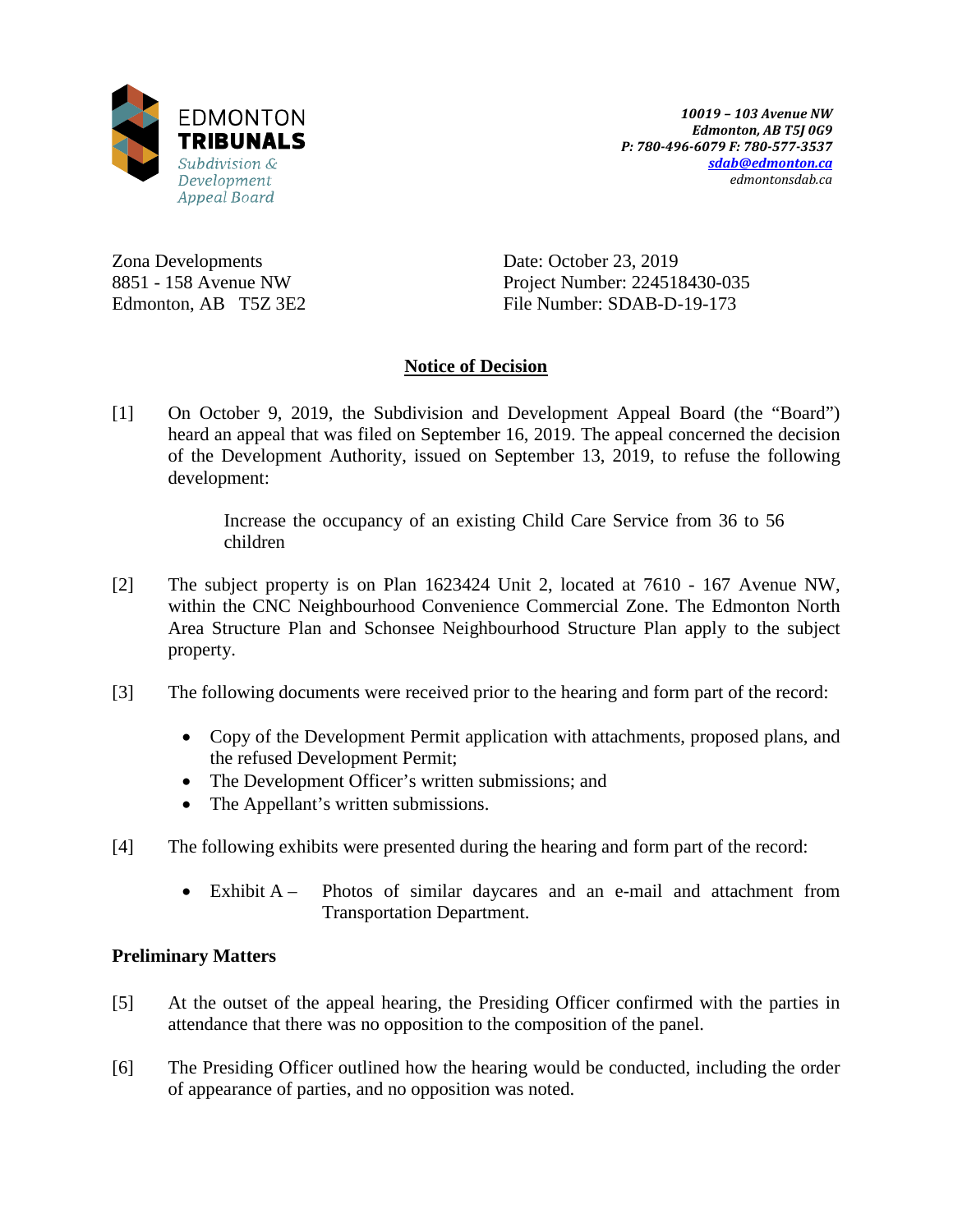[7] The appeal was filed on time, in accordance with Section 686 of the *Municipal Government Act*, RSA 2000, c M-26 (the "*Municipal Government Act*").

#### **Summary of Hearing**

- *i) Position of the Appellant, Zona Developments*
- [8] Mr. M. Umarji appeared on behalf of Zona Developments.
- [9] The site plan was displayed to identify the locations of the residential zone to the north and west, the approved childcare and proposed parking stalls, the car wash and the gas station 60 metres away.
- [10] The current approved Child Care Services along with the increased capacity meets and exceeds the requirements of the *Edmonton Zoning Bylaw.*
- [11] The views of the affected neighbours to the west and north of the Child Care Services will not change as a result of the increased capacity. The Child Care Services is screened with a landscaped berm and a 6 foot high wooden fence. The building and the play space area as approved will not change or expand.
- [12] The Appellant reviewed the first two reasons for refusal which have already been addressed in previous decisions of this Board.
- [13] The Development Officer cited Section 80.2(a)(v) as his first reason for refusal and stated that the drive aisle for the queuing spaces of the Rapid Drive-through Vehicle Services building creates a greater safety concern than the building bay itself.
	- a. This drive aisle is only an issue if it services a car wash. If it were to service a Tim Horton's or a Dairy Queen, there would be no concerns.
	- b. Twenty two steel filled bollards have been installed to protect the Child Care Services and the pick-up and drop-off area from the drive aisle.
	- c. The outside panels of the Child Care Services building are constructed of 10 inch concrete precast panels. The Appellant referred to a video clip which shows that if a car slams into one of these panels at 62 kilometers per hour that car would be bounced off.
	- d. The Appellant provided several examples of other daycares operating in the City that have similar conditions as the subject site:
		- i. The Child Care abuts a car wash and/or has a gas station on the same site.
		- ii. Play area is next to a Dairy Queen queuing lane.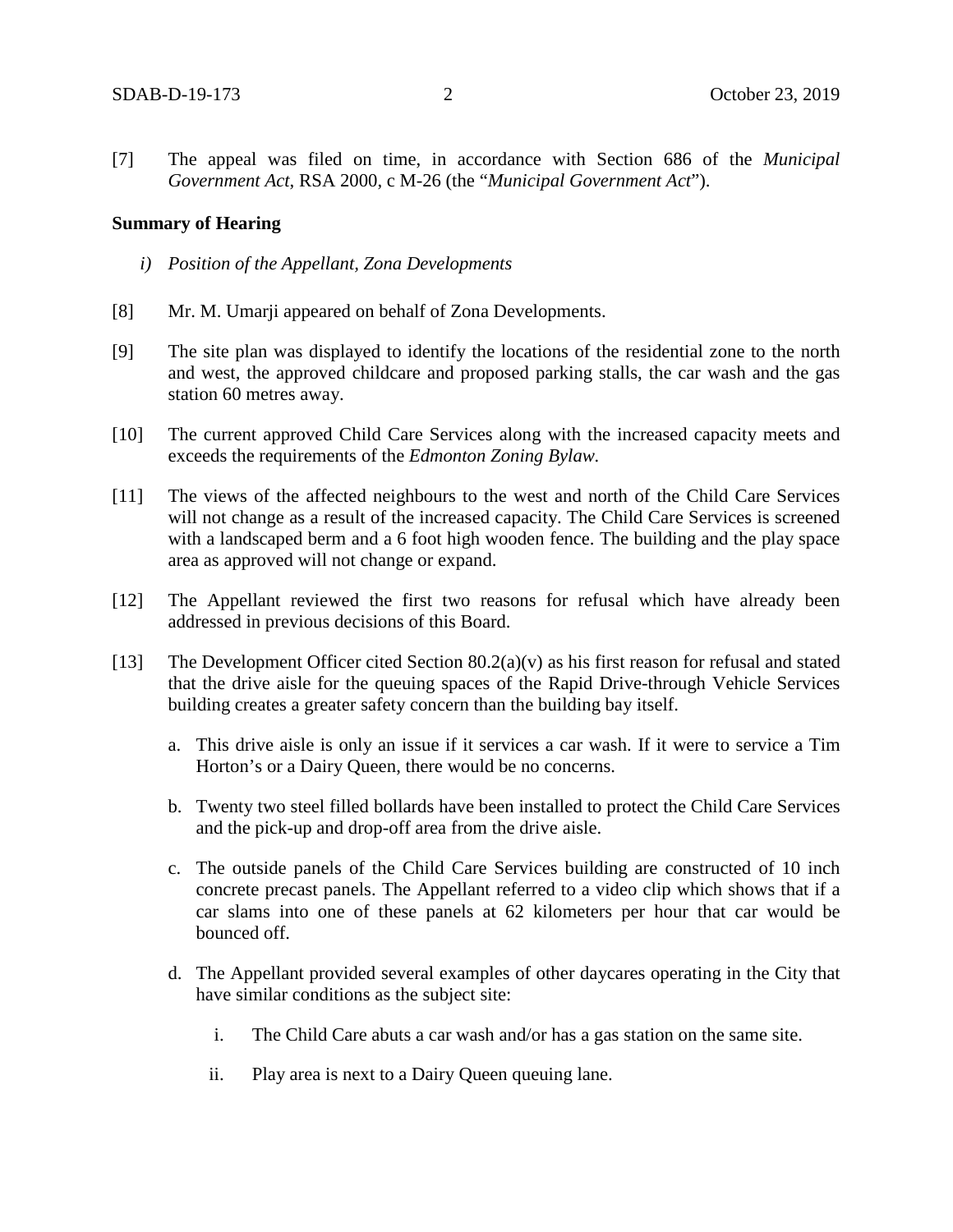- iii. The play area is directly next to the vehicle access to an underground parkade.
- iv. The play area abuts a garbage pick-up area and a laneway.

None of these other Child Care have installed steel bollards for additional safety. In response to a question, the Appellant conceded he was not aware of the zoning that was in place for these other centers.

- [14] The second reason for refusal cited Section 310.4(9) and the Development Officer had concerns regarding negative impacts to the residential areas directly to the north and west of the play area.
	- a. There will be no changes to this previously approved play area as a result of the increased capacity.
	- b. Along with a 5 foot berm and the landscaping, a PVC noise wall has already been constructed over the wood fence panels on the side of the fence facing the daycare.
	- c. There is no impact to the height of the fence and neighbours' views of the fence are unaffected; it is still wood on their side.
	- d. The Appellant provided examples of other Child Care facilities where the play area abuts single family homes.
	- e. Neighbours they spoke with are happy with the hours of operation 6:30 a.m. to 6:00 p.m., Monday to Friday only.
	- f. One neighbour mentioned they liked the added security of a fully enclosed area behind their house.
- [15] The third reason for refusal was: "The proposed location of the passenger pick-up/dropoff spaces requires children to cross the access aisle associated with a Rapid Drivethrough Vehicle Service. This creates a safety concern and is contrary to Section 80.2(d) and Section 54.2, Schedule 1(A), subsection 29(a)(ii).
	- a. The Bylaw allows pick up and drop off stalls to be within 100 metres of the daycare and it is only 32 metres to their furthest proposed pick-up and drop-off stall.
	- b. The Transportation Department, the expert, has no concerns with the location of the proposed pick-up and drop-off stalls. In fact, Transportation suggested that the remaining 5 pick-up and drop-off stalls be moved to this location along 167 Avenue as well. This is contrary to what the Development Officer is requesting.
	- c. An internal crosswalk is present even though Transportation does not require one.
	- d. The Appellant would be amendable to having the requirement for the two extra pickup and drop off stalls waived. They submitted a letter from a similar sized operating daycare to support this suggestion.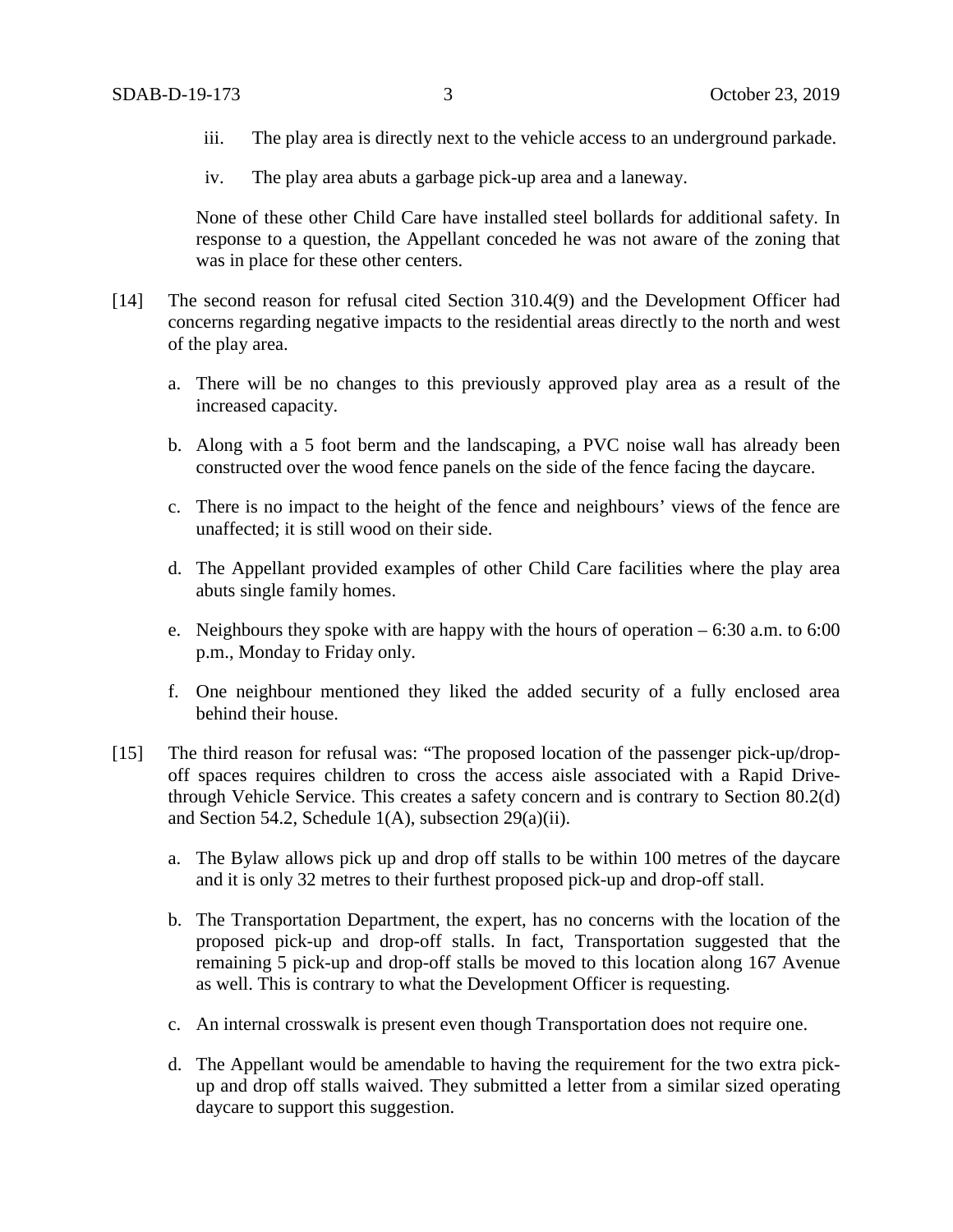- [16] In summary, the increased capacity adds to the neighbourhood and will not unduly interfere with the amenities of the neighbourhood nor materially interfere with or affect the use, enjoyment or value of neighbouring parcels of land.
- [17] The Development Officer has incorrectly interpreted the bylaws and did not take the comments of the Transportation Department into account. However, should the Board determine that the bylaws were applied correctly, the Appellant respectfully requests a variance.
- [18] The Appellant provided the following responses to questions from the Board:
	- a. The Child Care has not yet started operations and is currently taking registrations.
	- b. The additional two drop off and pick up stalls are not required due to the proposed child ratio. Drop-off times are staggered as some children are there all day, some are bussed in after kindergarten and other children are bussed in after school. There are also staggered pick-up times.
	- c. The buses use the pick-up and drop-off stalls by the front entrance of the facility but do not remain parked there.
	- d. It is not possible to access the car wash when travelling east on 167 Avenue. The only entrance is for west bound traffic. This 167 Avenue entrance is not open at this time and people are using 76 Street to access the 7-11 which is already operating. 167 Avenue services the neighbourhoods in the area and time will tell how busy it will become.
	- e. The entire site is still 90 percent under construction. The external improvements are complete but interior work is currently taking place.
	- f. The existing play area will be used more frequently but the intensity of use will not be higher at any given time.
	- g. The steel bollards run along the east side of the building and the entire daycare building is made of pre-cast panels. There are no windows along the east wall.
	- h. The car wash is not yet in operation; therefore, the Appellant was unable to confirm how many cars would be lined up waiting to get into the car wash on a busy day. He does know that the development has exceeded the requirement for queuing for an 8 stall car wash.
	- i. The peak times for a daycare and for a car wash do not align. Car washes tend to be the busiest on the weekend when the Child Care is not operating.
	- j. The request for additional capacity is being made because when registrations opened it was determined that an additional 20 after school care spaces were required.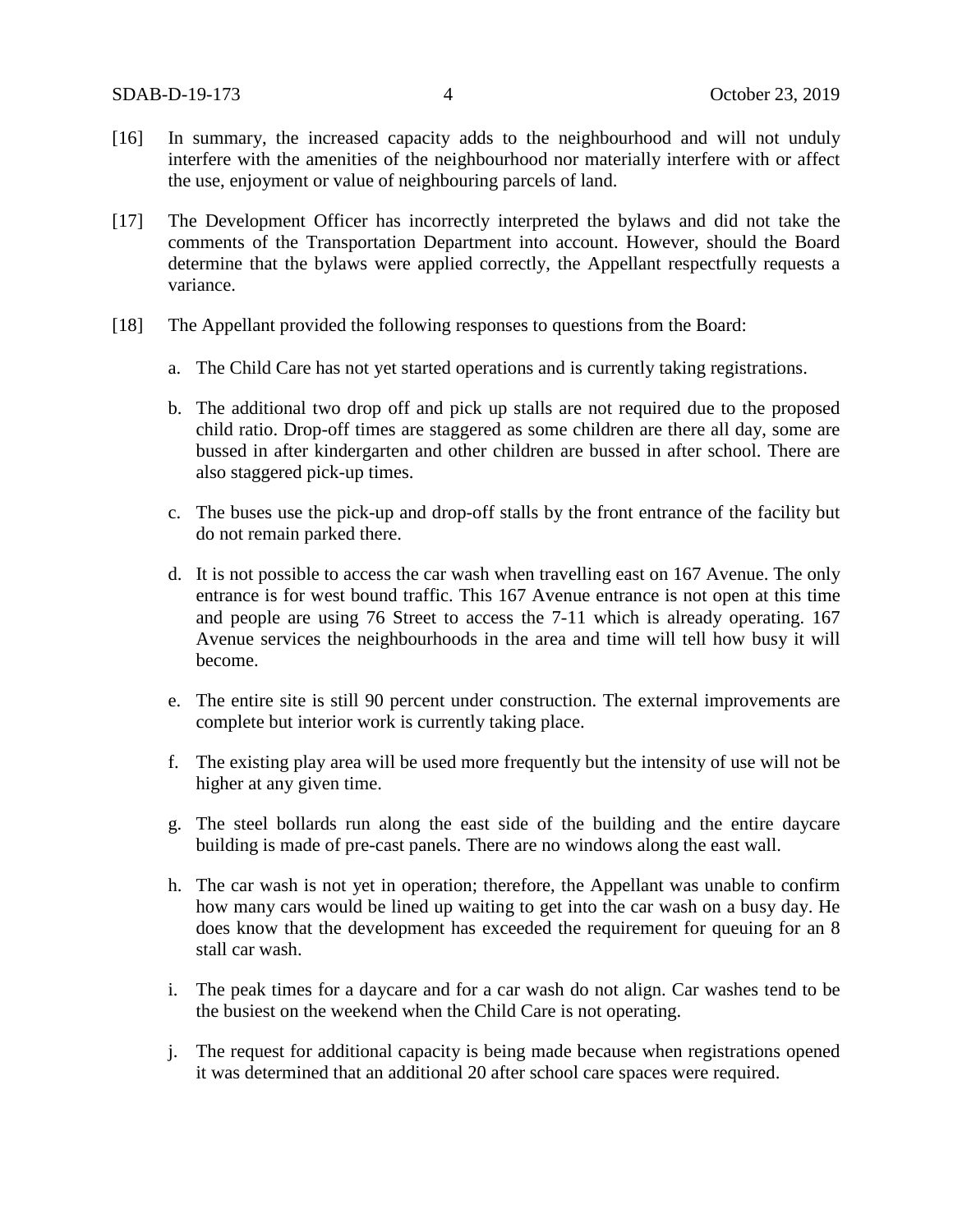- k. The operator has changed since the time of the June, 2019, Board decision. The Appellant is not affiliated with the Child Care at all; he is just speaking on their behalf.
- l. No complaints have been received from adjacent neighbours regarding the increased capacity.
- m. The Appellant has no concerns with the suggested conditions of the Development Officer should the Board grant this appeal.
- *ii) Position of the Development Officer, Mr. C. Kennedy*
- [19] The Development Authority did not attend the hearing and the Board relied on Mr. Clark's written submission.

## **Decision**

- [20] The appeal is ALLOWED and the decision of the Development Authority is REVOKED. The development is GRANTED as applied for to the Development Authority, subject to the following CONDITIONS:
	- 1. This Development Permit authorizes an increase in the occupancy of an existing Child Care Service from 36 to 56 children. The development shall be constructed in accordance with the stamped and approved drawings as revised. (see attached)
	- 2. The Development Permit shall not be valid unless and until any conditions of approval, except those of a continuing nature, have been fulfilled. (Reference subsection  $17.1(1)(a)$ )
	- 3. No parking, loading, storage, trash collection, outdoor service or display area shall be permitted within a Setback. (Reference subsection 310.4(7))
	- 4. Loading, storage and trash collection areas shall be located to the rear or sides of the principal building and shall be screened from view from any adjacent Sites, public roadways or a LRT line in accordance with the provisions of Section 55.5 of the Zoning Bylaw. (Reference subsection 310.4(7))
	- 5. Where outdoor play space is provided at ground level it shall be fenced on all sides and all gates shall be self-latching. (Reference subsection  $80(3)(a)$ )
	- 6. Passenger pick-up/drop-off spaces shall be designed with signs to reserve the parking spaces for Child Care Services pick-up/drop-off. (Reference section 54.2, Schedule  $1(A)$ , subsection  $29(a)(i)$ )
	- 7. All required parking and loading facilities shall only be used for the purpose of accommodating the vehicles of clients, customers, employees, members, residents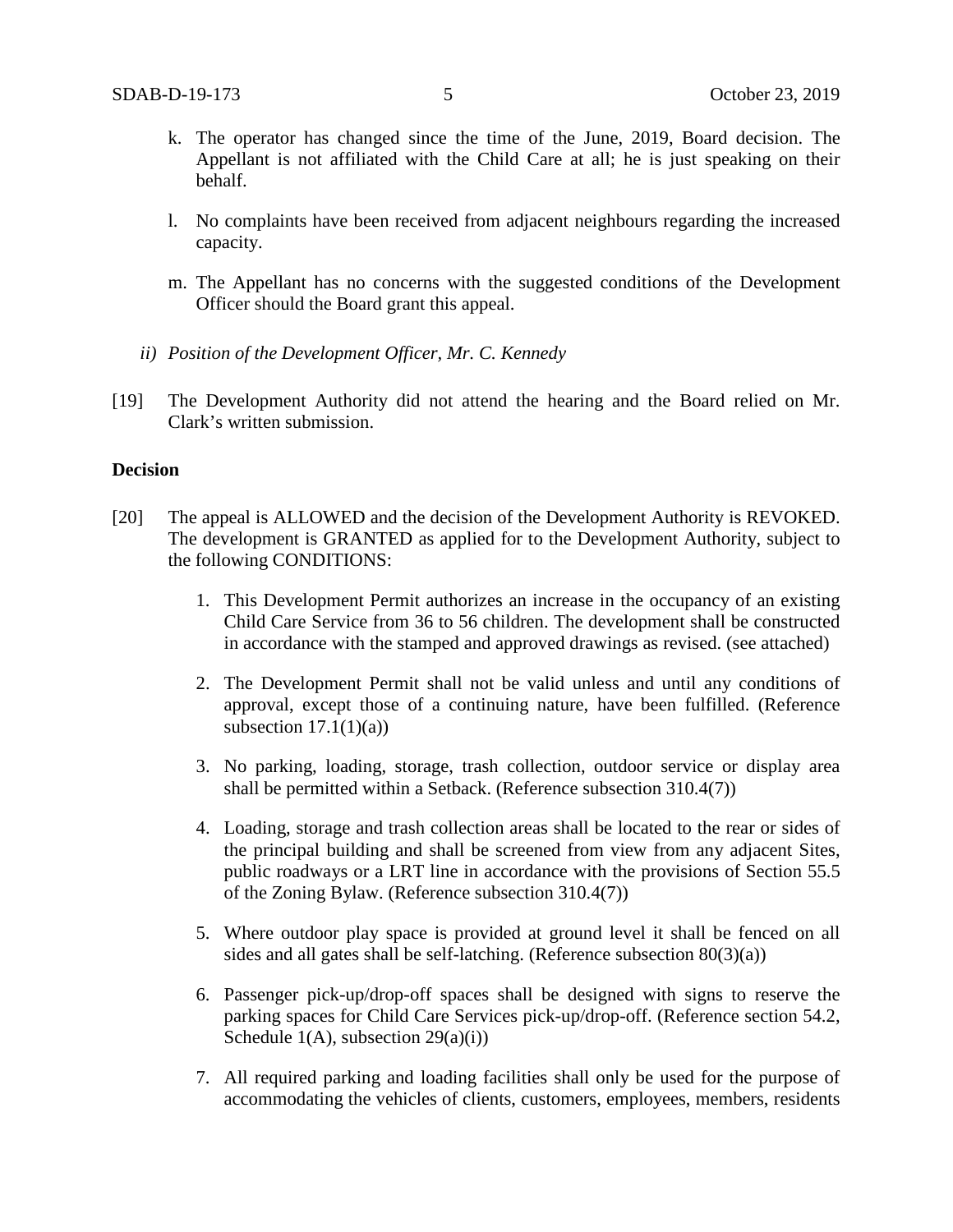or visitors in connection with the building or Use for which the parking and loading facilities are provided, and the parking and loading facilities shall not be used for driveways, access or egress, commercial repair work, display, sale or storage of goods of any kind, except for the purpose of Special Events. (Reference subsection  $54.1(1)(c)$ 

- 8. Parking spaces for the disabled shall be provided in accordance with the Alberta Building Code in effect at the time of the Development Permit application. (Reference subsection  $54.1(3)(a)(i)$ )
- 9. Parking spaces for the disabled shall be identified as parking spaces for the disabled through the use of appropriate signage, in accordance with Provincial standards. (Reference subsection  $54.1(3)(a)(iii)$ )
- 10. All required parking spaces shall be clear of any access driveways, aisles, ramps, columns, Signs or other similar obstructions. (Reference subsection 54.2(4)(a))

## ADVISEMENTS:

- 1. A Building Permit is required for any construction or change in use of a building. For a building permit, and prior to the Plans Examination review, you require construction drawings and the payment of fees. Please contact the 311 Call Centre for further information.
- 2. Signs require separate Development Permit applications.
- 3. This Development Permit is not a Business Licence. A separate application must be made for a Business Licence.
- [21] In granting the development, the following variance to the *Edmonton Zoning Bylaw* is allowed:
	- 1. The minimum required passenger pick-up/drop-off spaces as per Section 54.2 Schedule 1(A), subsection 29(a) is varied to allow a deficiency of 2 passenger pick-up/drop-off spaces, thereby decreasing the minimum required passenger pick-up/drop-off spaces to 5.

## **Reasons for Decision**

[22] Child Care Services is a Discretionary Use in the CNC Neighbourhood Convenience Commercial Zone. The Board must determine whether or not the proposed Discretionary Use is compatible with surrounding land uses and whether it should be allowed at this location.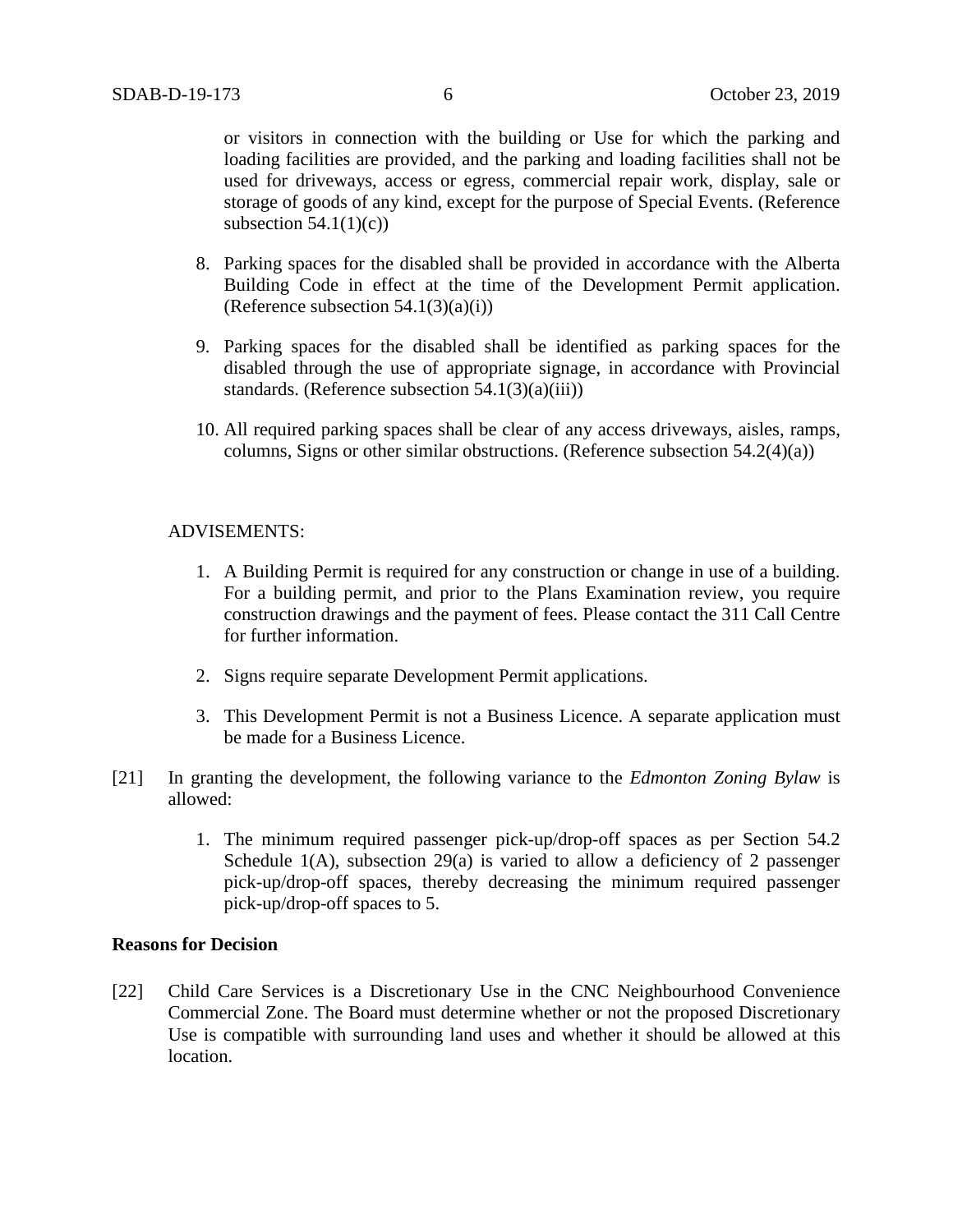- [23] The Board finds that no portion of the proposed Child Care Services is adjacent to the bay of the Rapid Drive-through Vehicle Services pursuant to section 80.2.(a)(v). As noted in the Development Officer's reasons for refusal, the Board is in agreement that the proposed Child Care Services is in fact abutting the queuing spaces of the Rapid Drivethrough Vehicle Services.
- [24] The Board also notes that there was no opposition received to this application and no one appeared in opposition at the hearing.
- [25] The Board determined that the proposed Child Care Services Use includes a variety of timing mitigation factors that decrease and limit its potential impact on neighbouring Uses and developments. The proposed hours of operation for the Child Care Services are approximately 6:30 am to 6:00 p.m. Monday to Friday with no evening or weekend hours. Also, the Board accepted the evidence presented that the children using the Service will arrive at a variety of times throughout the day, including a significant proportion who will be bussed in together.
- [26] The Board determined that the proposed outdoor child play space is further mitigated in its impacts to the surrounding residential Uses through landscaping design as well as the installation of sound reduction fencing. This fencing will face the interior of the site and allows the residential facing side of the fence to retain its residential appearance.
- [27] The Board is granting this development a variance to section 54.2 Schedule 1(A), subsection 29(a). The Development Officer has calculated the required number of pickup drop-off stalls to be 7 for the occupancy applied for this development, however, the Board has determined only 5 are necessary and waives the additional 2 stalls. This is due to the information received during the hearing regarding the proposed operation of the Child Care Services. These stalls shall be designated immediately in front of the entrance to the Child Care Services.
- [28] Eliminating any pick-up/drop-off stalls at a farther distance from the Child Care Services entrance eliminates the safety, access or visibility concerns that had been previously identified for children walking across the parking lot and crossing the Rapid Drivethrough queuing lane.
- [29] The Board appreciated the extent of the safety measures included by the Appellant in the site design and exterior features, including 10" precast panel walls, concrete filled steel bollards, a guardrail and speedbumps. Combined with the proposed operational plans for the Child Care Service, the Board is satisfied that safety risks are minimized.
- [30] While the Appellant presented the Board with numerous photos of Child Care Services adjacent to queuing lanes, drive aisles or Rapid Drive-through Vehicle Services, the Board notes that it is difficult to compare these cases to the current application without knowing the zoning or Bylaw in effect at the time or knowing the particular site conditions.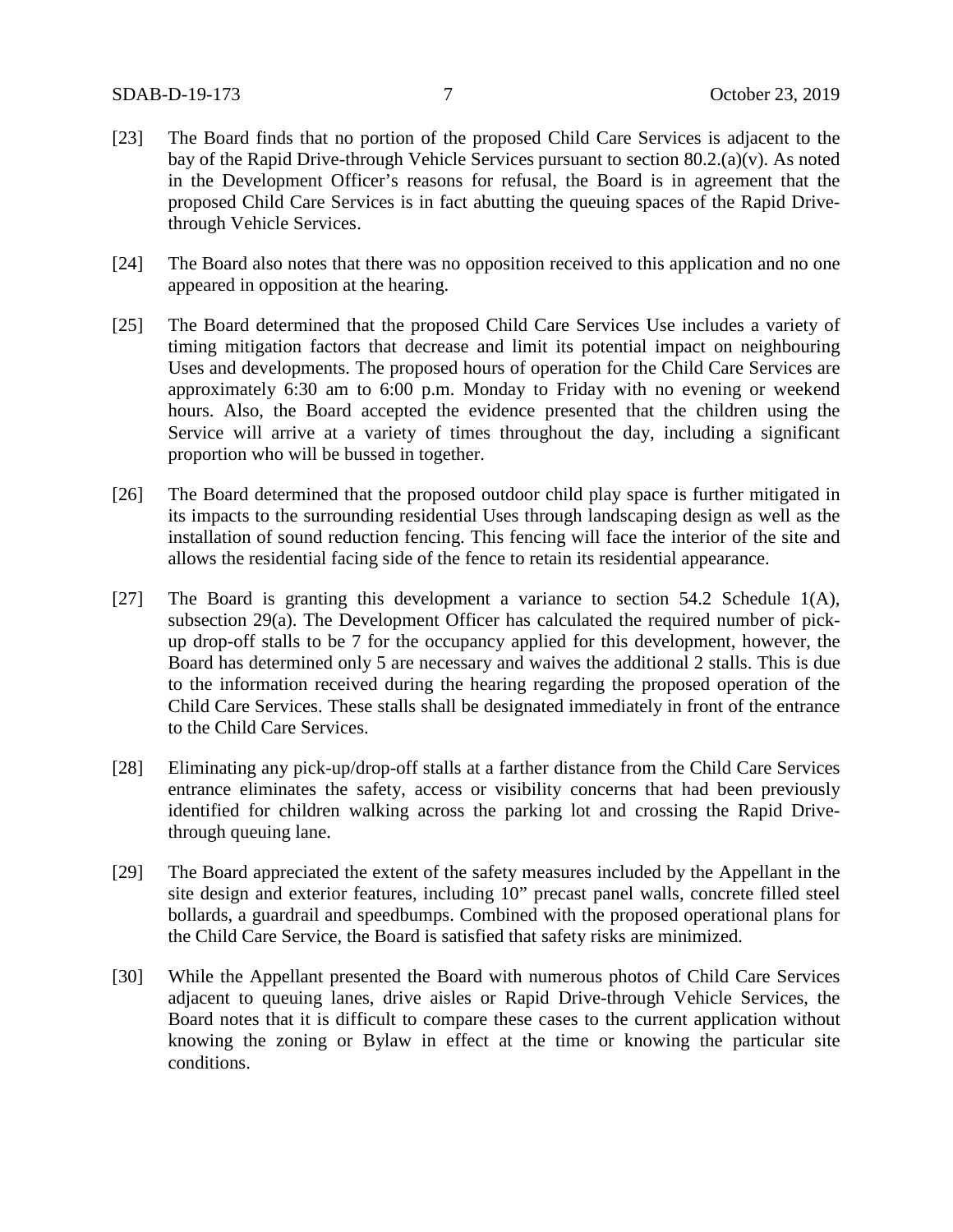SDAB-D-19-173 8 October 23, 2019

- [31] The Board is of the opinion that the potential for conflict of Uses in the access immediately in front of the site is sufficiently mediated by the operations of the Child Care Services, the safety features incorporated into the plan and the varied timing of surrounding Uses including the adjacent Rapid Drive-through Vehicle Services.
- [32] For all of the above reasons, the Board finds that the proposed development is reasonably compatible with the surrounding area and the proposed development, with a variance, would not unduly interfere with the amenities of the neighbourhood nor materially interfere with or affect the use, enjoyment or value of neighbouring parcels of land.

Showshank

Shari LaPerle, Presiding Officer Subdivision and Development Appeal Board

Board Members in Attendance: Ms. E. Solez, Mr. M. Young, Mr. J. Kindrake, Mr. L. Pratt

cc: Development & Zoning Services – C. Kennedy / H. Luke